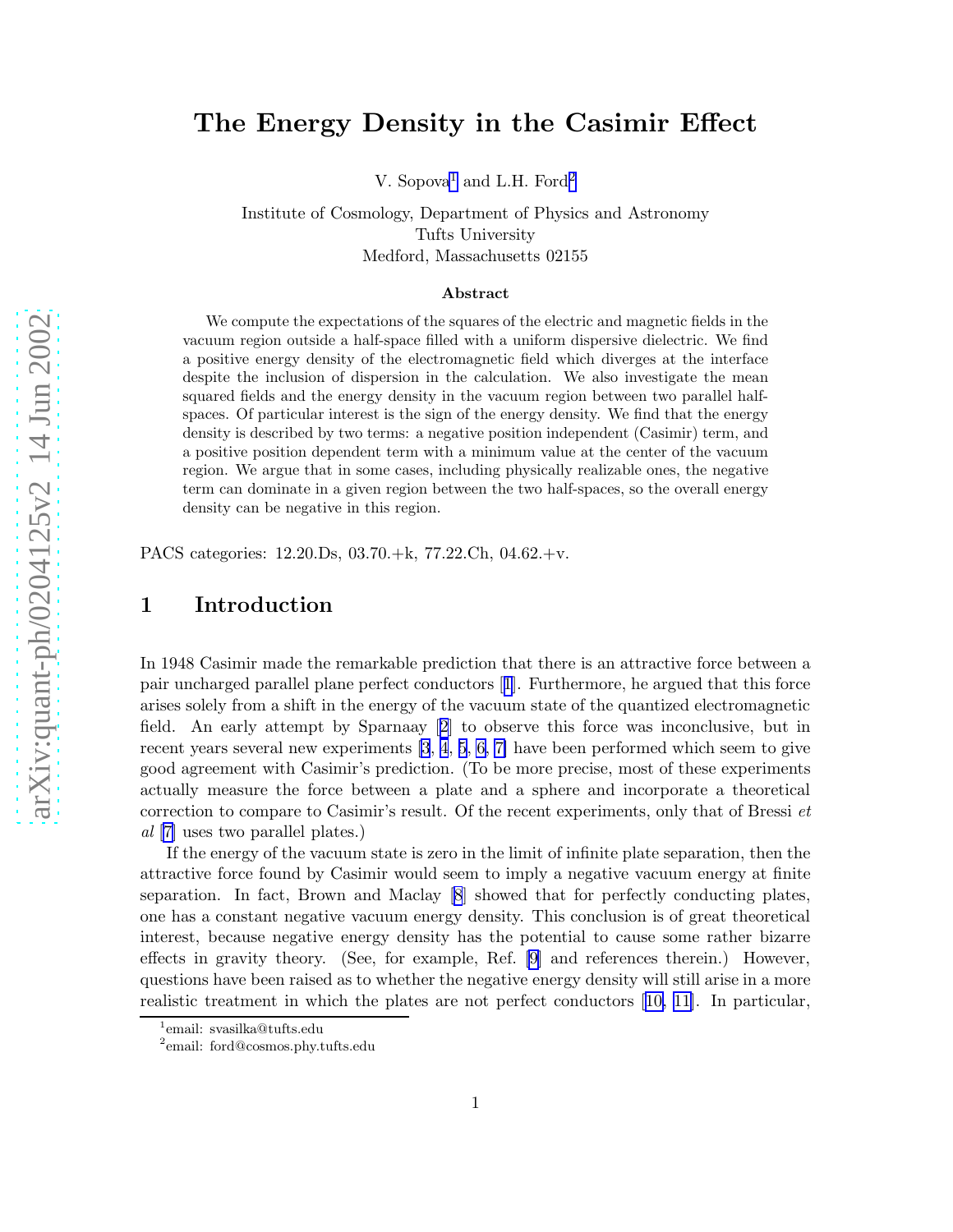Helfer and Lang[[10](#page-15-0)] calculated the energy density outside of a single half-space filled with a nondispersive dielectric material and obtained a positive result. They interpreted this as a positive self-energy density associated with a single plate which would add to the negative interaction energy density between a pair of plates. Helfer and Lang conjecture that the net Casimir energy density might be positive when the self energy is accounted for. If this conjecture is correct, then the situation would be analogous to that of the energy density in classical electrostatics. A pair of oppositely charged particles have a negative interaction energy, but the net energy density, which is proportional to the square of the electric field, is always positive.

However, the Helfer and Lang calculation does not include dispersion, which is essential in a realistic treatment. Numerous authors, beginning with Lifshitz [\[12](#page-15-0)], have studied the effects of dispersion upon Casimir forces. However, these authors have been concerned with the force or the total energy, and not the local energy density. The purpose of this paper is to present a calculation of the Casimir energy density in a model in which dispersion is included. For this purpose, we will use the methods of source theory developed by Schwinger and coworkers[[13, 14](#page-15-0)]. This is a method based upon the calculation of Green's functions which is especially well suited to dissipative materials, and was used by Schwinger et al [\[13](#page-15-0)] to rederive the results of Lifshitz. Milonni and Shih [\[15\]](#page-15-0) have used conventional quantum electrodynamics to reproduce some of the results of source theory. There has also been considerable interest in recent years in quantization of the electromagnetic field inside dissipative materials using operator methods [\[16, 17](#page-15-0), [18](#page-15-0)]. The relation between the results of the latter set of authors and those of Schwinger et al has not yet been clarified.

The outline of this paper is as follows: In Sect. 2 we review the source theory approach as applied to parallel interfaces of dielectric media. In Sect. [3](#page-3-0) we compute the expectation values of the squares of the electric and magnetic fields in the vacuum region outside a half-space filled with a uniform dispersive dielectric. We extend this calculation to the case of two parallel dielectric half-spaces and also discuss the energy density in Sect. [4.](#page-9-0) Conclusions are given in Sect. [5.](#page-14-0)

### 2 Green-Function Approach for Multilayer Dielectrics

This section is a review of the formalism of Schwinger *et al* [[13](#page-15-0)]. One begins by writing the Maxwell equations for the macroscopic electromagnetic fields produced by an external polarization source  $\bf{P}$ , which formally describes the zero point fluctuations of the fields<sup>3</sup>

$$
\mathbf{B} = \nabla \times \mathbf{A},
$$
  
\n
$$
\mathbf{E} = -\dot{\mathbf{A}} - \nabla \phi,
$$
  
\n
$$
\nabla \times \mathbf{B} = \epsilon \dot{\mathbf{E}} + \dot{\mathbf{P}},
$$
  
\n
$$
\nabla \cdot (\epsilon \mathbf{E} + \mathbf{P}) = 0,
$$
\n(1)

where  $\epsilon$  is the dielectric constant of the medium. The wave equation for the electric field resulting from the Maxwell equations is

<sup>&</sup>lt;sup>3</sup> Heaviside-Lorentz units with  $c = \hbar = 1$  will be used in this paper. Also, it is assumed that the magnetic permeability is unity.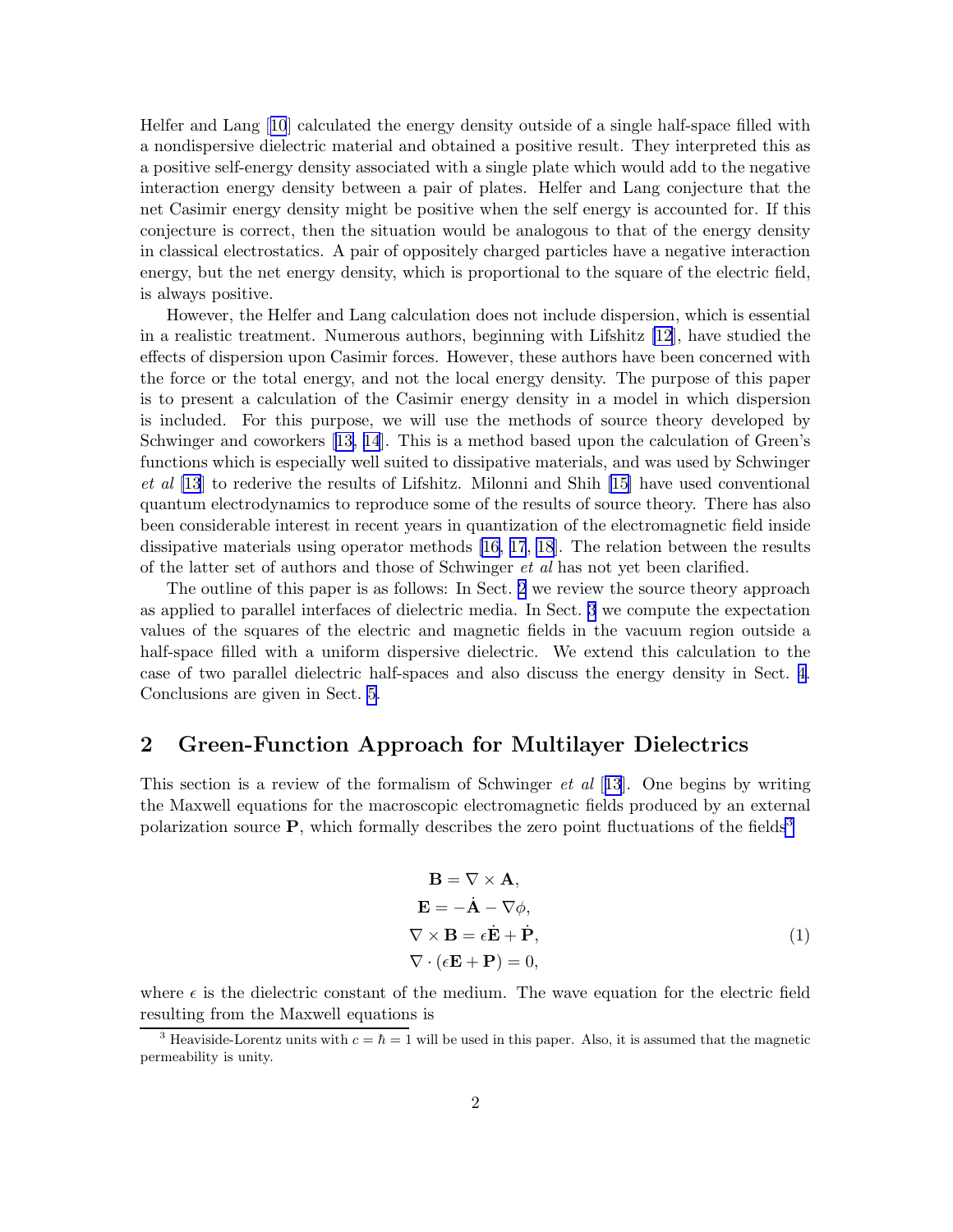$$
-\nabla \times (\nabla \times \mathbf{E}) - \epsilon \ddot{\mathbf{E}} = \ddot{\mathbf{P}},
$$
\n(2)

<span id="page-2-0"></span>By assuming a linear relation between sources and fields, the electric field can be written as a spacetime integral

$$
\mathbf{E}(x) = \int d^4x' \overleftrightarrow{\Gamma}(x, x') \mathbf{P}(x'), \tag{3}
$$

where  $x = (t, \mathbf{r}), x' = (t', \mathbf{r}')$  and  $\overleftrightarrow{\Gamma}$  is a Green's dyadic, which satisfies (2) with a  $\delta$ -function source. Let

$$
\overleftrightarrow{\Gamma}(\mathbf{r}, \mathbf{r}', \omega) = \int_{-\infty}^{\infty} d\tau \, e^{i\omega\tau} \overleftrightarrow{\Gamma}(\mathbf{x}, \mathbf{x}'), \tag{4}
$$

where  $\tau = t - t'$ . From (2) and (3), it follows that  $\overleftrightarrow{\Gamma}(\mathbf{r}, \mathbf{r}', \omega)$  satisfies the following equation:

$$
-\nabla \times (\nabla \times \overleftrightarrow{\Gamma}) + \omega^2 \epsilon \overleftrightarrow{\Gamma} = -\omega^2 \overleftrightarrow{\Gamma} \delta(\mathbf{r} - \mathbf{r}'). \tag{5}
$$

So far, the discussion has been purely classical. At this point, Schwinger  $et \ al$  [[13\]](#page-15-0) use source theory to identify the Green's dyadic  $\overleftrightarrow{\Gamma}$  with an "effective product of electric fields"

$$
\frac{i}{\hbar} \langle E_j(\mathbf{r}) E_k(\mathbf{r}') \rangle = \Gamma_{jk}(\mathbf{r}, \mathbf{r}', \omega).
$$
 (6)

We can interpret this as the Fourier transform of the electric field correlation function. From the Maxwell equation  $\nabla \times \mathbf{E} = -\dot{\mathbf{B}}$ , one finds the corresponding expression for the magnetic field:

$$
\frac{i}{\hbar} \langle B_j(\mathbf{r}) B_k(\mathbf{r}') \rangle = \epsilon_{jlm} \epsilon_{knp} (\nabla_l \nabla_{n'} / \omega^2) \Gamma_{mp}(\mathbf{r}, \mathbf{r}', \omega).
$$
\n(7)

Note that  $\hbar$  makes its first appearance in these expressions. These expressions can be identified with the vacuum expectation values of products of field operators, which appear in the more conventional field theory approach to quantization of the electromagnetic field. From now onward, we revert to units in which  $\hbar = 1$ . In order to calculate the field correlation functions, one needs to find the Green's function  $\Gamma$  occurring in (5). This amounts to solving a classical boundary value problem.

The interfaces between the media are chosen to be perpendicular to the  $z$  direction, so for now it will only matter that the dielectric constant changes in the z direction only. Therefore, it is convenient to introduce a transverse spatial Fourier transform

$$
\overleftrightarrow{\Gamma}(\mathbf{r}, \mathbf{r}', \omega) = \int d\mathbf{k}_{\perp} \frac{1}{(2\pi)^2} e^{i\mathbf{k}_{\perp}(\mathbf{r} - \mathbf{r}')_{\perp}} \overleftrightarrow{\Gamma}^{\prime}(z, z', \mathbf{k}_{\perp}, \omega), \tag{8}
$$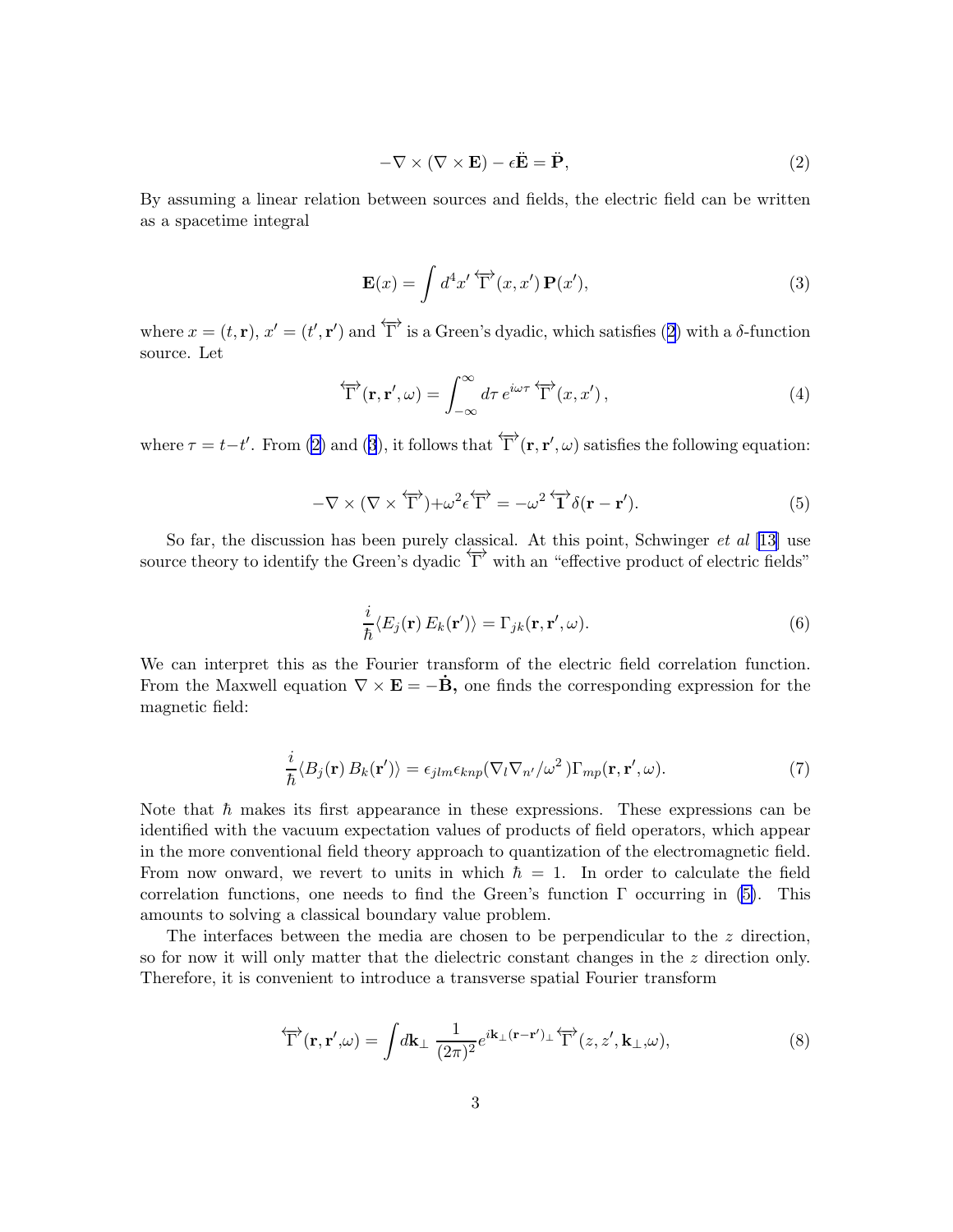<span id="page-3-0"></span>where the vector  $\mathbf{k}_{\perp}$  can be chosen to point along the  $+x$  axis  $(k = |\mathbf{k}_{\perp}|)$ .

Some components of  $\overleftrightarrow{\Gamma}$  are found to be [\[13](#page-15-0)]

$$
\Gamma_{xx} = -\frac{1}{\epsilon}\delta(z - z') + \frac{1}{\epsilon}\frac{\partial}{\partial z}\frac{1}{\epsilon'}\frac{\partial}{\partial z'}g^B,
$$
\n(9a)

$$
\Gamma_{yy} = \omega^2 g^E, \tag{9b}
$$

$$
\Gamma_{zz} = -\frac{1}{\epsilon}\delta(z - z') + \frac{k^2}{\epsilon \epsilon'}g^B,
$$
\n(9c)

$$
\Gamma_{xz} = i \frac{k}{\epsilon \epsilon'} \frac{\partial}{\partial z} g^B, \tag{9d}
$$

$$
\Gamma_{zx} = -i \frac{k}{\epsilon \epsilon'} \frac{\partial}{\partial z'} g^B, \tag{9e}
$$

where  $\epsilon' = \epsilon(z')$ , and  $g^E$ , the "transverse electric", and  $g^B$ , the "transverse magnetic" Green's functions satisfy

$$
\left[ -\frac{\partial^2}{\partial z^2} + k^2 - \omega^2 \epsilon \right] g^E(z, z') = \delta(z - z'), \tag{10a}
$$

$$
\left[ -\frac{\partial}{\partial z} \frac{1}{\epsilon} \frac{\partial}{\partial z} + \frac{k^2}{\epsilon} - \omega^2 \right] g^B(z, z') = \delta(z - z'). \tag{10b}
$$

By introducing the quantity

$$
\kappa^2 = k^2 - \omega^2 \epsilon,\tag{11}
$$

(10) can be written as:

$$
\left[ -\frac{\partial^2}{\partial z^2} + \kappa^2 \right] g^E(z, z') = \delta(z - z'), \tag{12a}
$$

$$
\left[ -\frac{\partial}{\partial z} \frac{1}{\epsilon} \frac{\partial}{\partial z} + \frac{\kappa^2}{\epsilon} \right] g^B(z, z') = \delta(z - z'). \tag{12b}
$$

So, in order to find the field correlation functions as defined in([6](#page-2-0)) and [\(7\)](#page-2-0) in a given situation, one needs to solve these equations with the appropriate boundary conditions. We consider here two cases.

## 3 One Interface Case

We now specialize the above discussion to a situation in which the inhomogeneity of the dielectric constant is due to a plane interface separating a dielectric substance from a vacuum:

$$
z > 0: \epsilon(z) = 1,
$$
  
\n
$$
z < 0: \epsilon(z) \equiv \epsilon_d.
$$
\n(13)

Here  $\epsilon_d$  is a function of frequency, but not of position.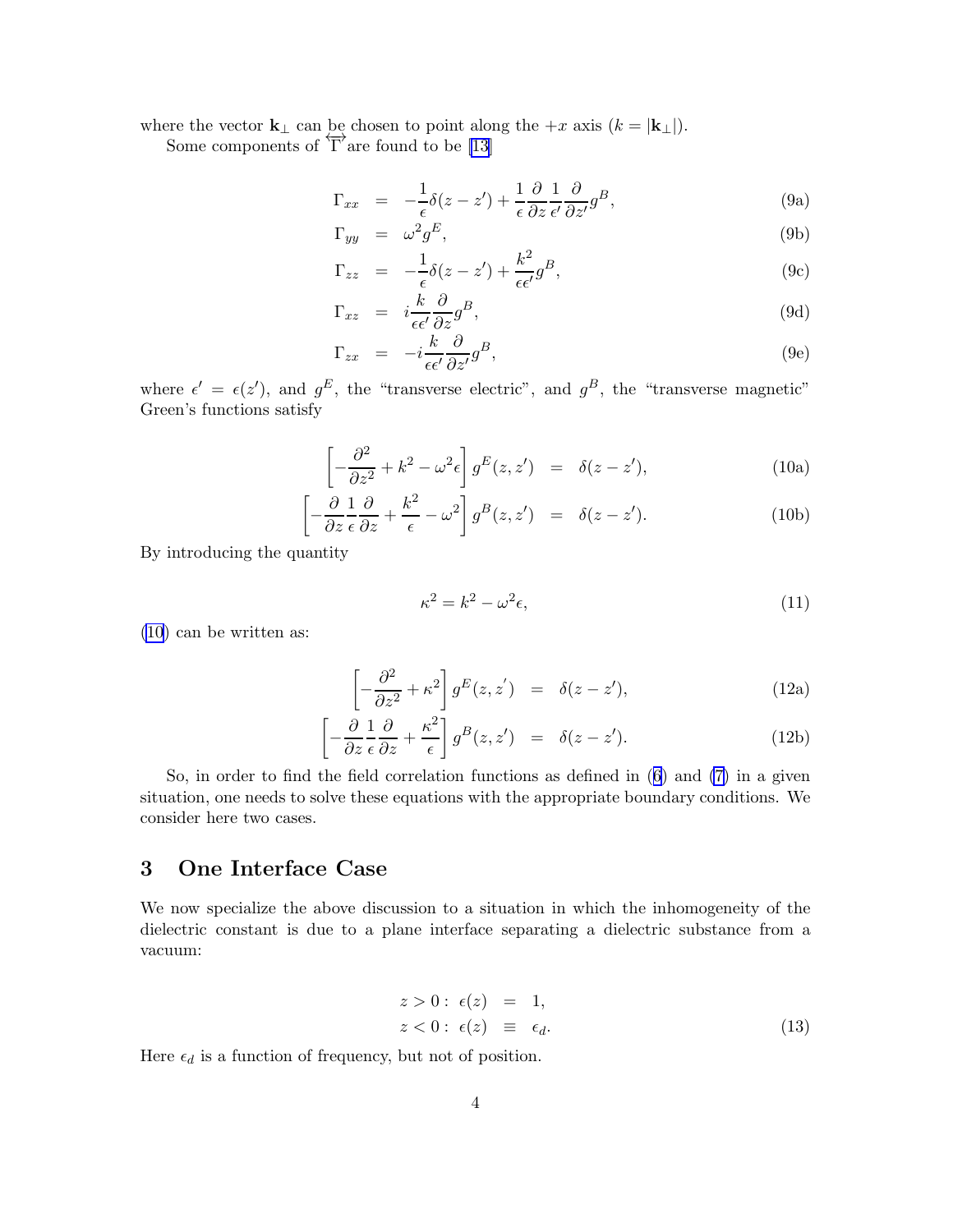#### <span id="page-4-0"></span>3.1 Boundary Conditions

In solving [\(12a\)](#page-3-0)and ([12b\)](#page-3-0), we use the following boundary conditions. At  $z = z'$ , g is continuous but the derivative is discontinuous at this point[[19](#page-16-0)]:

$$
\frac{\partial g}{\partial z}\Big|_{z \to z'_-}^{z \to z'_+} = -1. \tag{14}
$$

At the boundary  $(z = 0)$  we use the conditions for continuity of  $E_x$ ,  $E_y$ ,  $\epsilon E_z$ , and  $B_i$ . The first three, as seen from [\(6\)](#page-2-0), imply the continuity of  $\Gamma_{xx}$ ,  $\Gamma_{yy}$ , and  $\epsilon \Gamma_{zz}$  and subsequently, from [\(9\)](#page-2-0), the continuity of  $g^E$ ,  $g^B$ , and

$$
\frac{1}{\epsilon} \frac{\partial}{\partial z} \frac{1}{\epsilon'} \frac{\partial}{\partial z'} g^B.
$$

Thecontinuity of  $B_x$  implies that of  $\nabla_z \nabla_z \Gamma_{yy}$ , as seen from Eq. ([24\)](#page-6-0), which is given below. Fromthis, using ([6](#page-2-0)) and ([9b](#page-3-0)), we deduce the continuity of  $\partial g^E/\partial z$ .

The solutions  $g^E$  and  $g^B$  in the vacuum region have the form

$$
g^{E} = \frac{e^{-\kappa_0|z-z'|} + re^{-\kappa_0(z+z')}}{2\kappa_0},
$$
\n(15a)

$$
g^{B} = \frac{e^{-\kappa_0|z-z'|} + r'e^{-\kappa_0(z+z')}}{2\kappa_0},
$$
\n(15b)

where

$$
r \equiv \frac{\kappa_0 - \kappa_1}{\kappa_0 + \kappa_1} \tag{16a}
$$

$$
r' \equiv \frac{\kappa_0 \epsilon_d - \kappa_1}{\kappa_0 \epsilon_d + \kappa_1}.
$$
 (16b)

Here $\kappa_0$  and  $\kappa_1$  represent the quantity  $\kappa$  as defined in ([11\)](#page-3-0) for the vacuum region ( $\epsilon = 1$ ), and for the dielectric half-space region ( $\epsilon = \epsilon_d$ ), respectively, and r and r' can be identified as reflection coefficients for two polarization states,  $\perp$  and  $\parallel$  respectively, corresponding to electric field vector being perpendicular or parallel to the plane of incidence of an linearly polarized electromagnetic wave [\[19\]](#page-16-0).

#### 3.2 The Electric Field

Using  $(6)$ , we write the formal expectation value of the square of the electric field at coincident points as

$$
\left\langle E^2 \right\rangle_f = -i \int_{-\infty}^{\infty} d\omega \frac{1}{2\pi} \int_0^{\infty} dk \, k \, \frac{1}{2\pi} \Gamma_{kk} = -\frac{i}{2\pi^2} \int_0^{\infty} d\omega \int_0^{\infty} dk \, k \, \Gamma_{kk}.\tag{17}
$$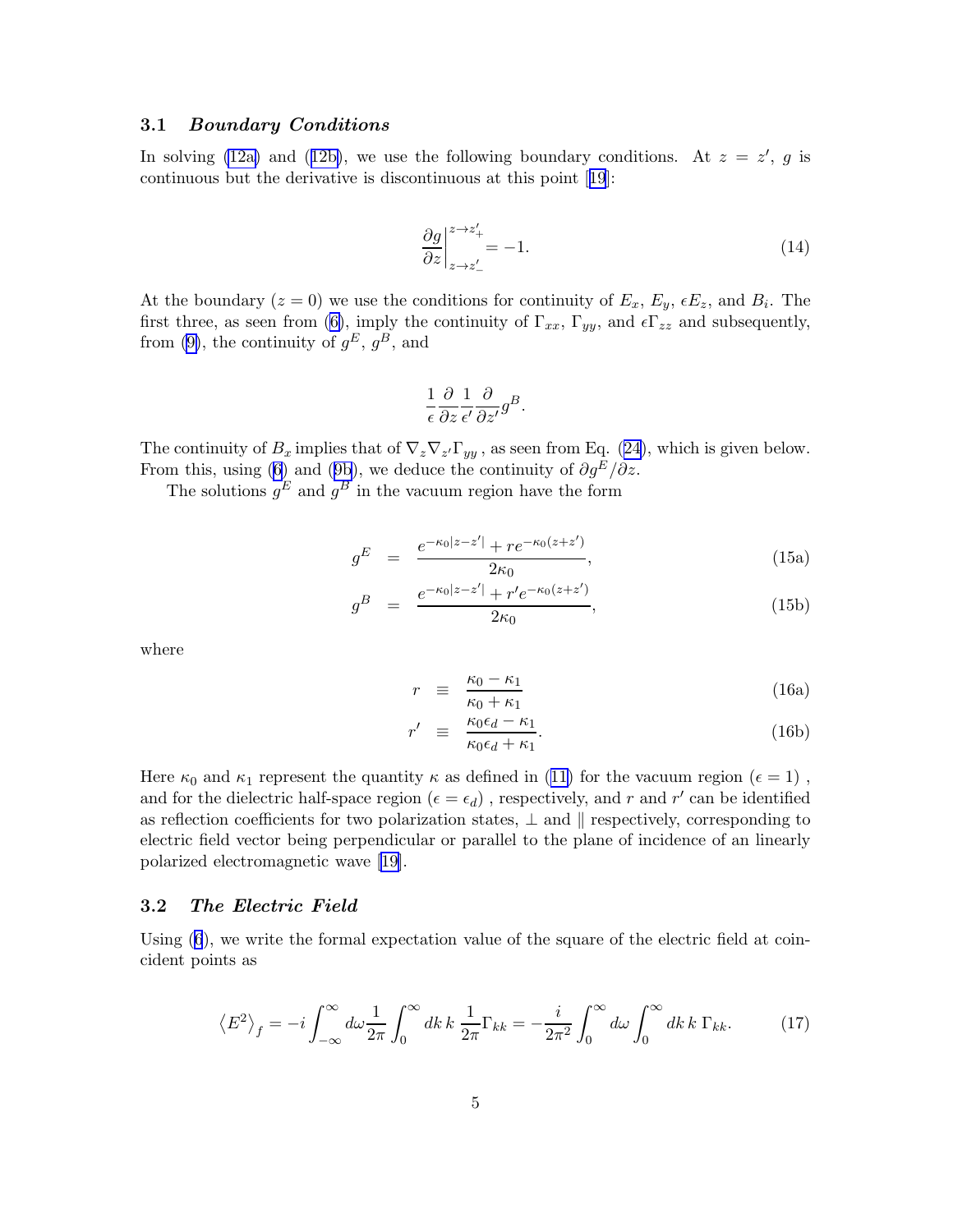<span id="page-5-0"></span>In the second step, we assumed that the integrand is an even function of  $\omega$ . By complex rotation  $(\omega \to i\zeta)$ , this becomes:

$$
\left\langle E^2 \right\rangle_f = \frac{1}{2\pi^2} \int_0^\infty d\zeta \int_0^\infty dk \, k \, \Gamma_{kk}.\tag{18}
$$

Note from [\(11\)](#page-3-0)that  $\kappa^2 > 0$  when  $\omega$  is imaginary. By means of ([9\)](#page-2-0), all of the components of  $\overleftrightarrow{\Gamma}$  in a given region can be written in terms of  $\Gamma_{xx}$  and  $\Gamma_{yy}$ :

$$
\Gamma_{xz}(z, z') = \frac{ik}{\kappa^2} \frac{\partial}{\partial z'} \Gamma_{xx}(z, z'),
$$
\n
$$
\Gamma_{zx}(z, z') = -\frac{ik}{\kappa^2} \frac{\partial}{\partial z} \Gamma_{xx}(z, z'),
$$
\n
$$
\Gamma_{zz}(z, z') = \frac{k^2}{(\kappa^2)} \frac{\partial}{\partial z} \frac{\partial}{\partial z'} \Gamma_{xx}(z, z') + \frac{\omega^2}{\kappa^2} \delta(z - z').
$$
\n(19)

By taking the limit  $z \to z'$ , and thus omitting the delta function,  $\Gamma_{kk}$  becomes

$$
\Gamma_{kk} = \Gamma_{xx} + \Gamma_{yy} + \frac{k^2}{(\kappa^2)^2} \nabla_z \nabla_{z'} \Gamma_{xx},
$$
\n(20)

orby ([9](#page-2-0)), using  $\epsilon = 1$ ,

$$
\Gamma_{kk} = \omega^2 g^E + \nabla_z \nabla_{z'} g^B + \frac{k^2}{(\kappa^2)^2} \nabla_z \nabla_{z'} (\nabla_z \nabla_{z'} g^B)
$$
  
=  $\omega^2 g^E + (k^2 + \nabla_z \nabla_{z'}) g^B.$  (21)

Using  $(11)$  and  $(15)$ , this becomes

$$
\Gamma_{kk} = \frac{\omega^2}{\kappa} + \frac{1}{2\kappa} \left[ \omega^2 r + \left( 2k^2 - \omega^2 \right) r' \right] e^{-2\kappa z}.
$$
\n(22)

Equation (18) gives a formal expectation value only, because the integral is divergent. However, the divergence comes only from the  $\omega^2/\kappa$  term in  $\Gamma_{kk}$  and is independent of z. It is the usual empty space vacuum divergence. We will henceforth drop this term and denote the resulting finite expectation value by  $\langle E^2 \rangle$ . The renormalization results in a quantity which vanishes at large distances from the interface:  $\langle E^2 \rangle \to 0$  as  $z \to \infty$ , which amounts to finding the difference in  $\langle E^2 \rangle$  with the boundary and without it. Thus we find

$$
\langle E^2 \rangle = \frac{1}{4\pi^2} \int_0^\infty d\zeta \int_0^\infty dk \, \frac{k}{\kappa} \left[ -\zeta^2 r + \left(2k^2 + \zeta^2\right) r'\right] e^{-2\kappa z}.\tag{23}
$$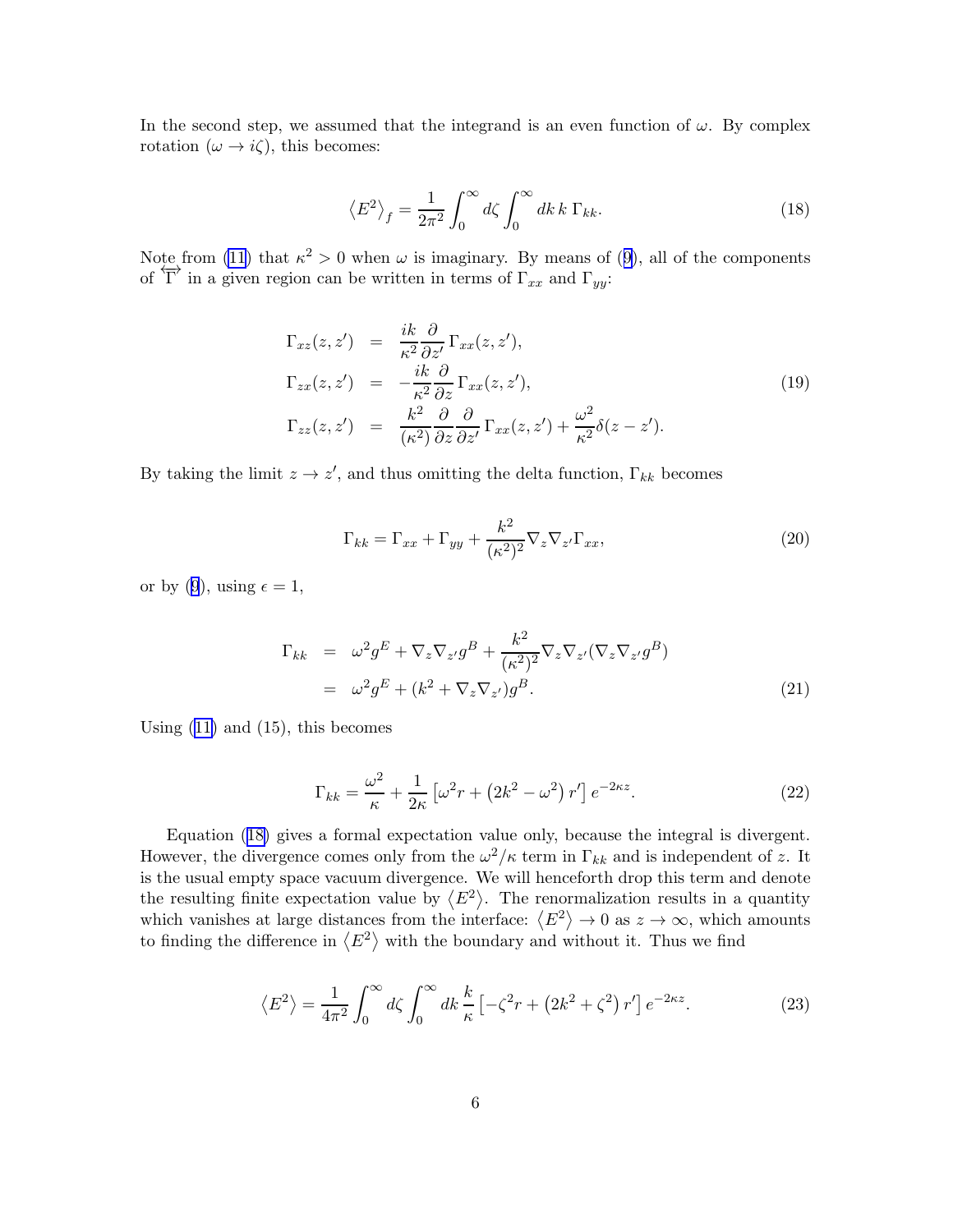### <span id="page-6-0"></span>3.3 The Magnetic Field

Now we compute the expectation value of the magnetic field. Using Eq.([7](#page-2-0)), we find

$$
i\langle B_x(\mathbf{r}) B_x(\mathbf{r}')\rangle = \frac{1}{\omega^2} \left( \nabla_z \nabla_{z'} \Gamma_{yy} - \nabla_y \nabla_{z'} \Gamma_{zy} - \nabla_z \nabla_{y'} \Gamma_{yz} + \nabla_y \nabla_{y'} \Gamma_{zz} \right),
$$
  
\n
$$
i\langle B_y(\mathbf{r}) B_y(\mathbf{r}')\rangle = \frac{1}{\omega^2} \left( \nabla_z \nabla_{z'} \Gamma_{xx} - \nabla_x \nabla_{z'} \Gamma_{zx} - \nabla_z \nabla_{x'} \Gamma_{xz} + \nabla_x \nabla_{x'} \Gamma_{zz} \right),
$$
 (24)  
\n
$$
i\langle B_z(\mathbf{r}) B_z(\mathbf{r}')\rangle = \frac{1}{\omega^2} \left( \nabla_y \nabla_{y'} \Gamma_{xx} - \nabla_y \nabla_{x'} \Gamma_{xy} - \nabla_x \nabla_{y'} \Gamma_{yx} + \nabla_x \nabla_{x'} \Gamma_{yy} \right).
$$

From the definition of  $\mathbf{k}_{\perp}$ , it follows that all derivatives in y vanish, so we can write the sum of the above terms as

$$
i\langle B_i(\mathbf{r})B_i(\mathbf{r}')\rangle = \frac{1}{\omega^2} \left(\nabla_z \nabla_{z'} \Gamma_{yy} + \nabla_z \nabla_{z'} \Gamma_{xx} - \nabla_x \nabla_{z'} \Gamma_{zx} + \nabla_x \nabla_{x'} \Gamma_{zz} + \nabla_x \nabla_{x'} \Gamma_{yy}\right).
$$
(25)

Using [\(19\)](#page-5-0), we have

$$
\nabla_x \nabla_{x'} \Gamma_{zz}(\mathbf{r}, \mathbf{r}', \omega) = \int \frac{d\mathbf{k}_\perp}{(2\pi)^2} \frac{(k^2)^2}{(\kappa^2)^2} \nabla_z \nabla_{z'} \Gamma_{xx},
$$
  
\n
$$
\nabla_z \nabla_{x'} \Gamma_{xz}(\mathbf{r}, \mathbf{r}', \omega) = \int \frac{d\mathbf{k}_\perp}{(2\pi)^2} \frac{k^2}{\kappa^2} \nabla_z \nabla_{z'} \Gamma_{xx},
$$
  
\n
$$
\nabla_x \nabla_{z'} \Gamma_{zx}(\mathbf{r}, \mathbf{r}', \omega) = \int \frac{d\mathbf{k}_\perp}{(2\pi)^2} \frac{k^2}{\kappa^2} \nabla_z \nabla_{z'} \Gamma_{xx}.
$$
\n(26)

This leads to

$$
i\langle B(x) B(x')\rangle = \int \frac{d\omega}{2\pi} \int \frac{d\mathbf{k}_{\perp}}{(2\pi)^2} \left[ \frac{1}{\omega^2} \left( k^2 + \nabla_z \nabla_{z'} \right) \Gamma_{yy}(z, z') + \frac{\omega^2}{\kappa^4} \nabla_z \nabla_{z'} \Gamma_{xx}(z, z') \right]. \tag{27}
$$

Using [\(9](#page-2-0)), this becomes

$$
i\langle B(x) B(x')\rangle = \int \frac{d\omega}{2\pi} \int \frac{d\mathbf{k}_{\perp}}{(2\pi)^2} \left[ \left(k^2 + \nabla_z \nabla_{z'}\right) g^E(z, z') + \omega^2 g^B(z, z') \right]. \tag{28}
$$

Following the same procedure as used above in calculating  $\langle E^2 \rangle$ , we find the finite mean squared magnetic field to be

$$
\langle B^2 \rangle = \frac{1}{4\pi^2} \int_0^\infty d\zeta \int_0^\infty dk \frac{k}{\kappa} \left[ \left( 2k^2 + \zeta^2 \right) r - \zeta^2 r' \right] e^{-2\kappa z}.
$$
 (29)

Notefrom ([23\)](#page-5-0) and (29) that  $\langle E^2 \rangle \leftrightarrow \langle B^2 \rangle$  under interchange of r and r'. Now, the mean energy density can be calculated as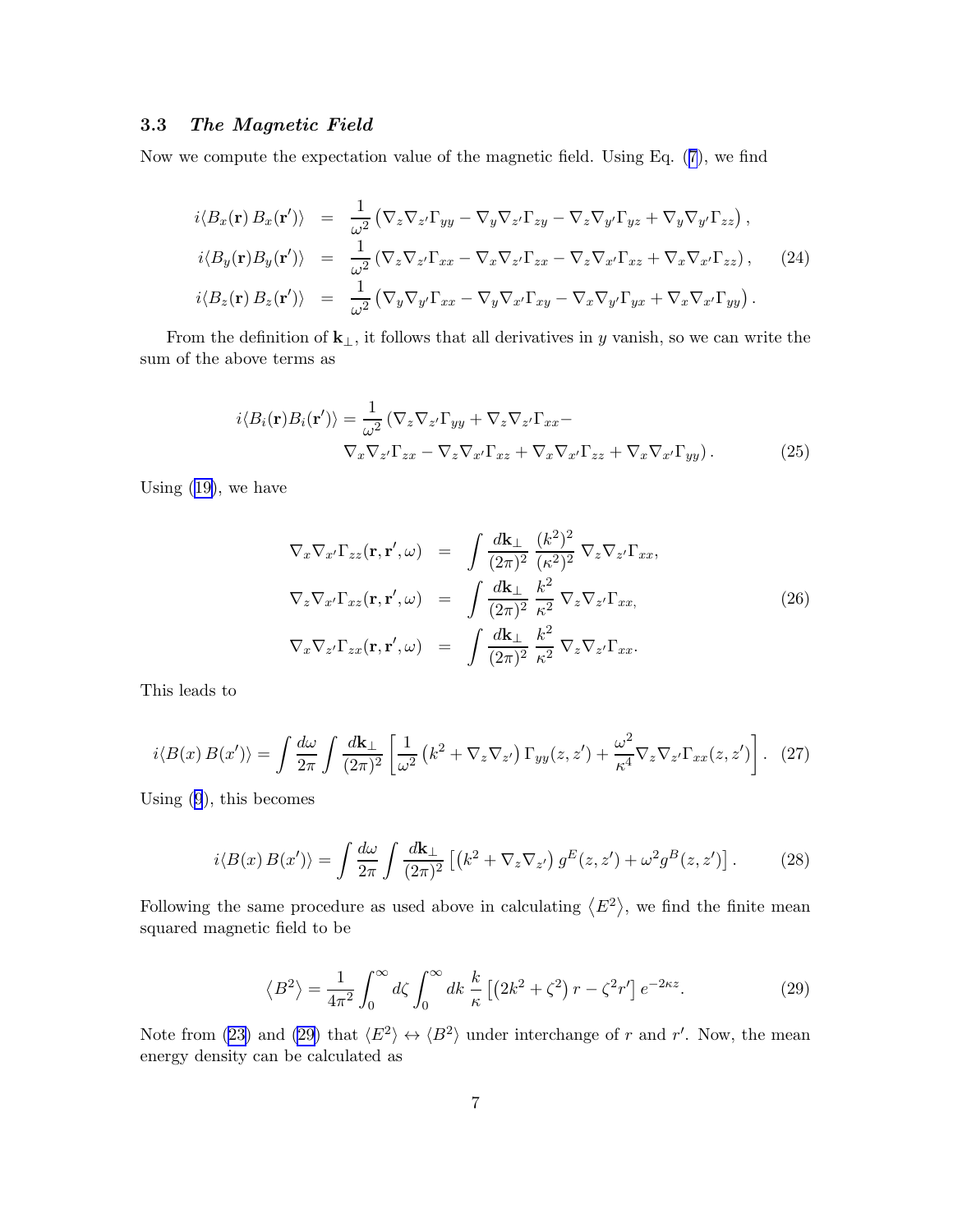$$
U = \frac{1}{2} \left( \langle E^2 \rangle + \langle B^2 \rangle \right). \tag{30}
$$

<span id="page-7-0"></span>Using [\(23\)](#page-5-0) and [\(29](#page-6-0)), this becomes

$$
U = \frac{1}{4\pi^2} \int_0^\infty d\zeta \int_0^\infty dk \, \frac{k^3}{\kappa} \left( r + r' \right) e^{-2\kappa z}.\tag{31}
$$

We can write  $U$  in a form more convenient for numerical calculation by introducing polar coordinates u and  $\theta$  ( $\zeta = u \cos \theta$ ,  $k = u \sin \theta$ ):

$$
U = \frac{1}{4\pi^2} \int_0^\infty du \, u^3 \int_0^{\frac{\pi}{2}} d\theta \, (\sin \theta)^3 \left( r + r' \right) e^{-2uz} . \tag{32}
$$

We use the Drude model for the dielectric function

$$
\epsilon_d(\omega) = 1 - \frac{\omega_p^2}{\omega^2},\tag{33}
$$

where $\omega_p$  is the plasma frequency. From ([16a\)](#page-4-0), [\(16b](#page-4-0)), and (33), we find

$$
r = \frac{u - \sqrt{u^2 + \omega_p^2}}{u + \sqrt{u^2 + \omega_p^2}},
$$
\n(34a)

$$
r' = \frac{u^2(\cos\theta)^2 + \omega_p^2 - u(\cos\theta)^2 \sqrt{u^2 + \omega_p^2}}{u^2(\cos\theta)^2 + \omega_p^2 + u(\cos\theta)^2 \sqrt{u^2 + \omega_p^2}}.
$$
 (34b)

By a substitution  $(\cos(\theta) \to t)$ , U becomes

$$
U = \frac{1}{4\pi^2} \int_0^\infty du \, u^3 \left[ \int_0^1 dt \left( 1 - t^2 \right) \left( r + r' \right) \right] e^{-2uz}.
$$
 (35)

By the same coordinate transform, [\(23](#page-5-0)) and([29](#page-6-0)) become

$$
\langle E^2 \rangle = \frac{1}{4\pi^2} \int_0^\infty du \, u^3 \left\{ \int_0^1 dt \, \left[ -t^2 r + (2 - t^2) r' \right] \right\} e^{-2uz}, \tag{36a}
$$

$$
\langle B^2 \rangle = \frac{1}{4\pi^2} \int_0^\infty du \, u^3 \left\{ \int_0^1 dt \, \left[ (2 - t^2) r - t^2 r' \right] \right\} e^{-2uz} . \tag{36b}
$$

The plot for  $\langle E^2 \rangle$  and  $\langle B^2 \rangle$ , as well as U is shown in Figure 1. As we can see from the figure, the energy density is positive. Now we consider some limiting cases.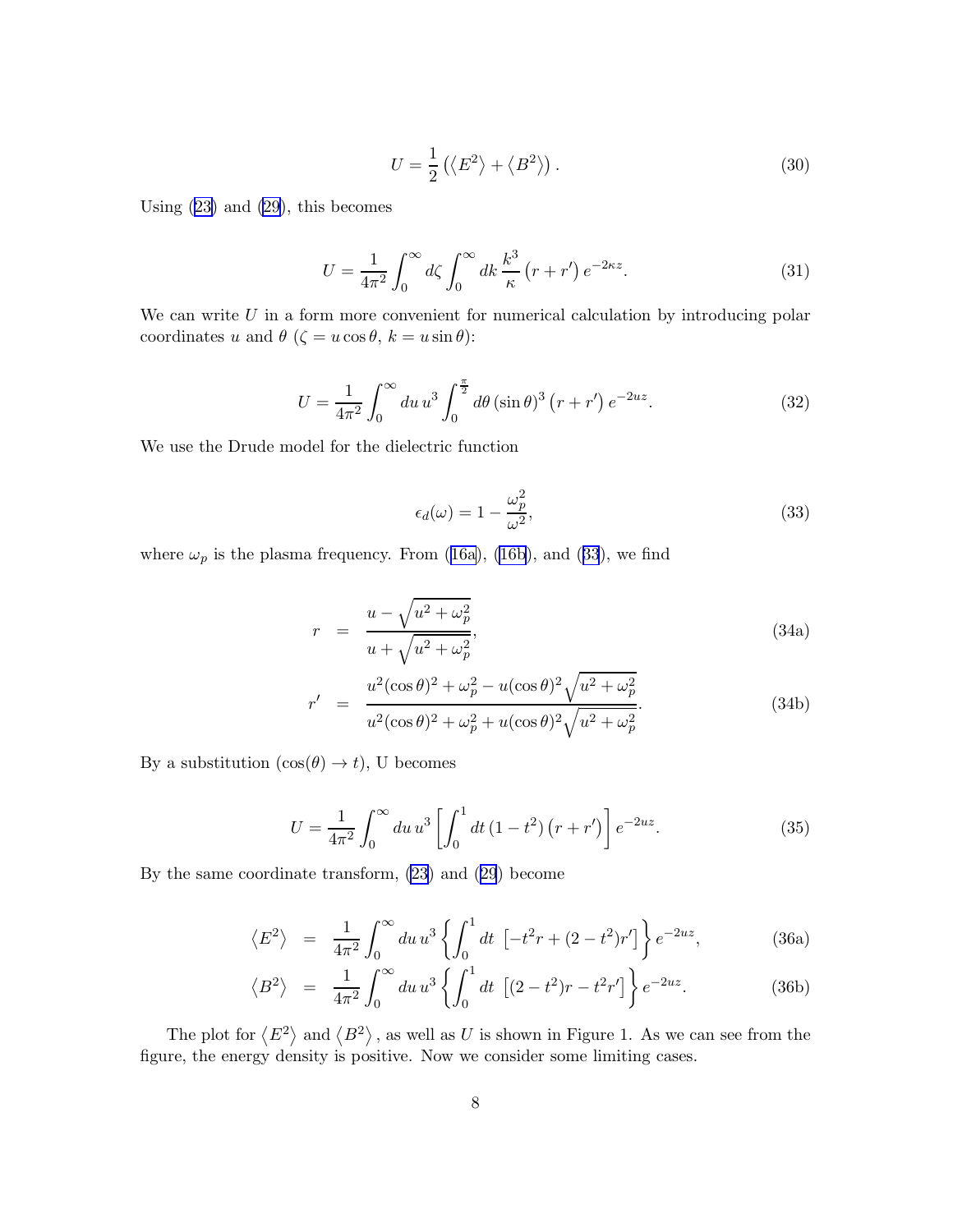<span id="page-8-0"></span>

Figure 1:

The expectations of the squares of electric field, magnetic field, and energy density near the dielectric half-space are illustrated.

#### 3.4 The Fields near the Interface

Tosee how U behaves for small z (large u), we first perform the t integration in  $(35)$  $(35)$ , which can be done analytically, and then Taylor expand the resulting expression in the brackets in powers of  $u^{-1}$ . That is, we are expanding all of the integrand except for the exponential factor. To the leading order we find:

$$
U \sim \frac{\sqrt{2}\omega_p}{64\pi} \frac{1}{z^3}.\tag{37}
$$

The asymptotic behavior of the mean squared fields [\(36a](#page-7-0)),([36b\)](#page-7-0) in this limit is

$$
\langle E^2 \rangle \sim \frac{\sqrt{2}\omega_p}{32\pi} \frac{1}{z^3},\tag{38a}
$$

$$
\langle B^2 \rangle \sim -\frac{5\omega_p^2}{96\pi} \frac{1}{z^2}.
$$
 (38b)

We see that  $\langle E^2 \rangle$  dominates over  $\langle B^2 \rangle$ , so that  $U \approx 1/2 \langle E^2 \rangle$ ; this is due fact that the leadingorder in the expression in braces in ([36a\)](#page-7-0) is  $\propto u^{-1}$  as compared to  $u^{-2}$  in ([36b\)](#page-7-0). If we compare these expressions to ones that would result if dispersion were not included in thecalculation, it can be seen from ([36\)](#page-7-0) that in this case  $\langle E^2 \rangle \propto z^{-4}$ , and same for  $\langle B^2 \rangle$ (see also[[10](#page-15-0)]). As seen from (38), the inclusion of dispersion in the calculation reduces the power in z up to two orders, but it does not remove the singularity of the results at  $z = 0$ , as might be naively expected.

After more careful consideration, it is not surprising that dispersion alone is insufficient to render the results finite at the interface. The integrals for  $\langle E^2 \rangle$  and  $\langle B^2 \rangle$  at  $z = 0$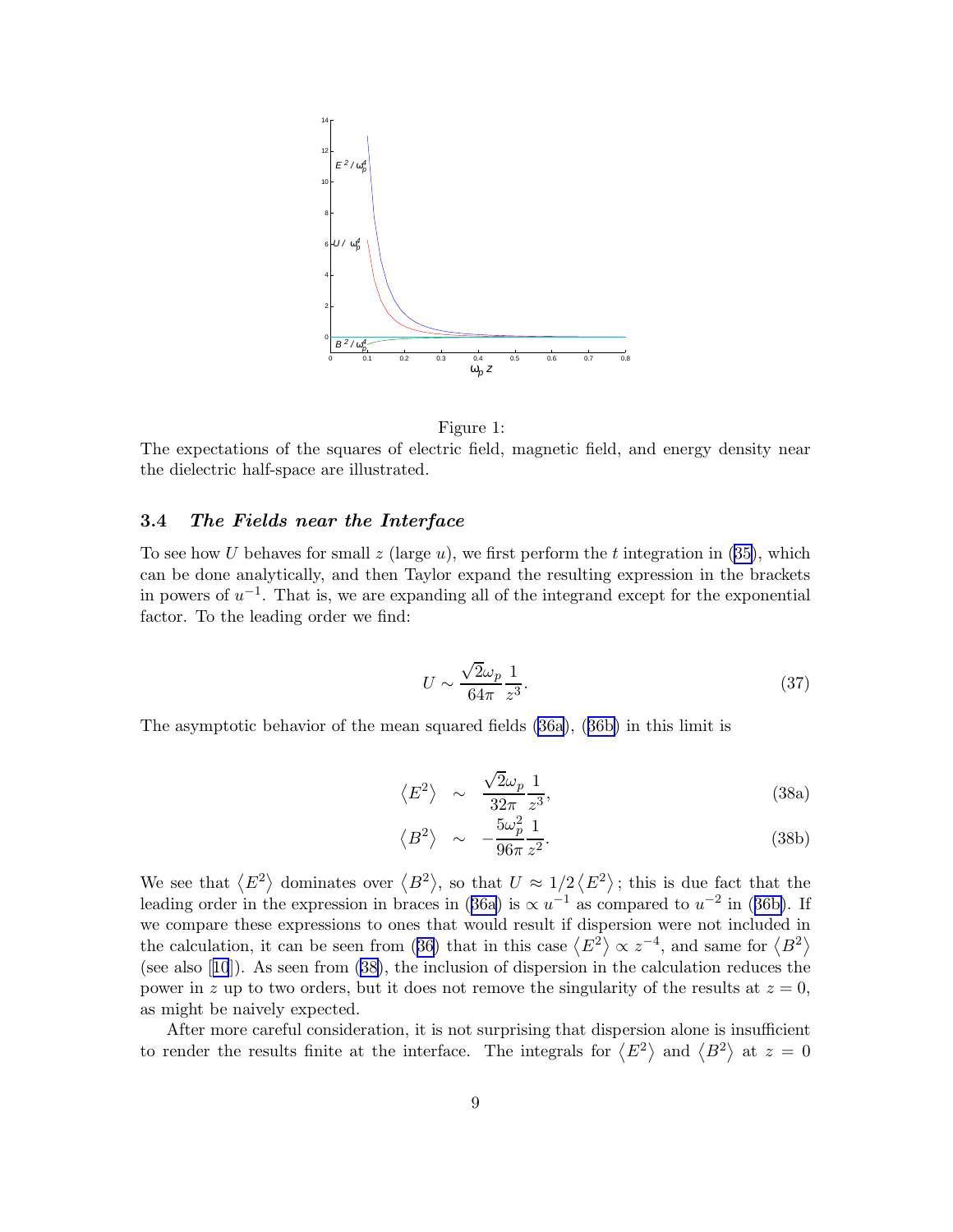<span id="page-9-0"></span>diverge quartically in a frequency cutoff. However, in general dielectric functions go as

$$
\epsilon(\omega) \sim 1 + O(\omega^{-2}) \tag{38c}
$$

as  $\omega \to \infty$ . Thus the reflection coefficients will go to zero no faster than  $\omega^{-2}$ , leaving the integrals quadratically divergent. This argument explains why  $\langle B^2 \rangle \propto z^{-2}$  for small z, but understanding the behavior of  $\langle E^2 \rangle$  requires examining the dependence of the reflection coefficients r and r' upon the transverse momentum  $k$ . In fact the contribution of the coefficient  $r$ , which describes modes with the polarization vector perpendicular to the plane of incidence, does go as  $z^{-2}$ . This coefficient depends only upon frequency, and falls as  $\omega^{-2}$  for large $\omega$ , as can be seen from ([34a](#page-7-0)). The coefficient r' describes modes with the polarization vector parallel to the plane of incidence, and goes to one as  $\theta \to \pi/2$  (corresponding to grazing incidence) for all frequencies. It is this behavior which leads to the  $z^{-3}$  singularity in  $\langle E^2 \rangle$  and hence in U. (The role of cutoffs for the quantized electromagnetic field in dielectrics has been discussed in more detail by Candelas [\[20](#page-16-0)]. Barton [\[21](#page-16-0)] has recently emphasized the fact that dispersion alone will not remove all divergences.)

The divergence of  $U$  is not considered to be physical, but as resulting from the idealization of the wall as a perfectly smooth surface. One way of removing this singularity is to allow the position of the boundary to fluctuate [\[22](#page-16-0)]. It seems plausible that such effects as surface roughness, or the atomic nature of matter on small scales can also introduce a physical cutoff that makes the mean squared fields and the energy density finite everywhere.

### 3.5 Case of a Perfect Conductor

Nowwe consider the limit  $\epsilon \to \infty$ . In this limit, as seen from [\(11\)](#page-3-0), [\(16a\)](#page-4-0) and ([16b](#page-4-0)),  $r \to -1$ , and $r' \rightarrow 1$ . Equation ([31\)](#page-7-0) implies that U becomes zero, as expected, and [\(36a\)](#page-7-0) and ([36b\)](#page-7-0) give:

$$
\left\langle E^2 \right\rangle \sim \frac{3}{16\pi^2} \frac{1}{z^4},\tag{39}
$$

$$
\langle B^2 \rangle \sim -\frac{3}{16\pi^2} \frac{1}{z^4}.\tag{40}
$$

These well-known results are consistent with the asymptotic Casimir-Polder potential [\[23\]](#page-16-0):

$$
V_{CP} \sim -\frac{3}{32\pi^2} \frac{\alpha_0}{z^4} = -\frac{1}{2} \alpha_0 \left\langle E^2 \right\rangle,\tag{41}
$$

where  $\alpha_0$  is the static polarizability of an atom near the interface.

### 4 The energy density between dielectrics

In this section we calculate the energy density in a vacuum region of width a between two dielectric half-spaces. We define the dielectric constant as: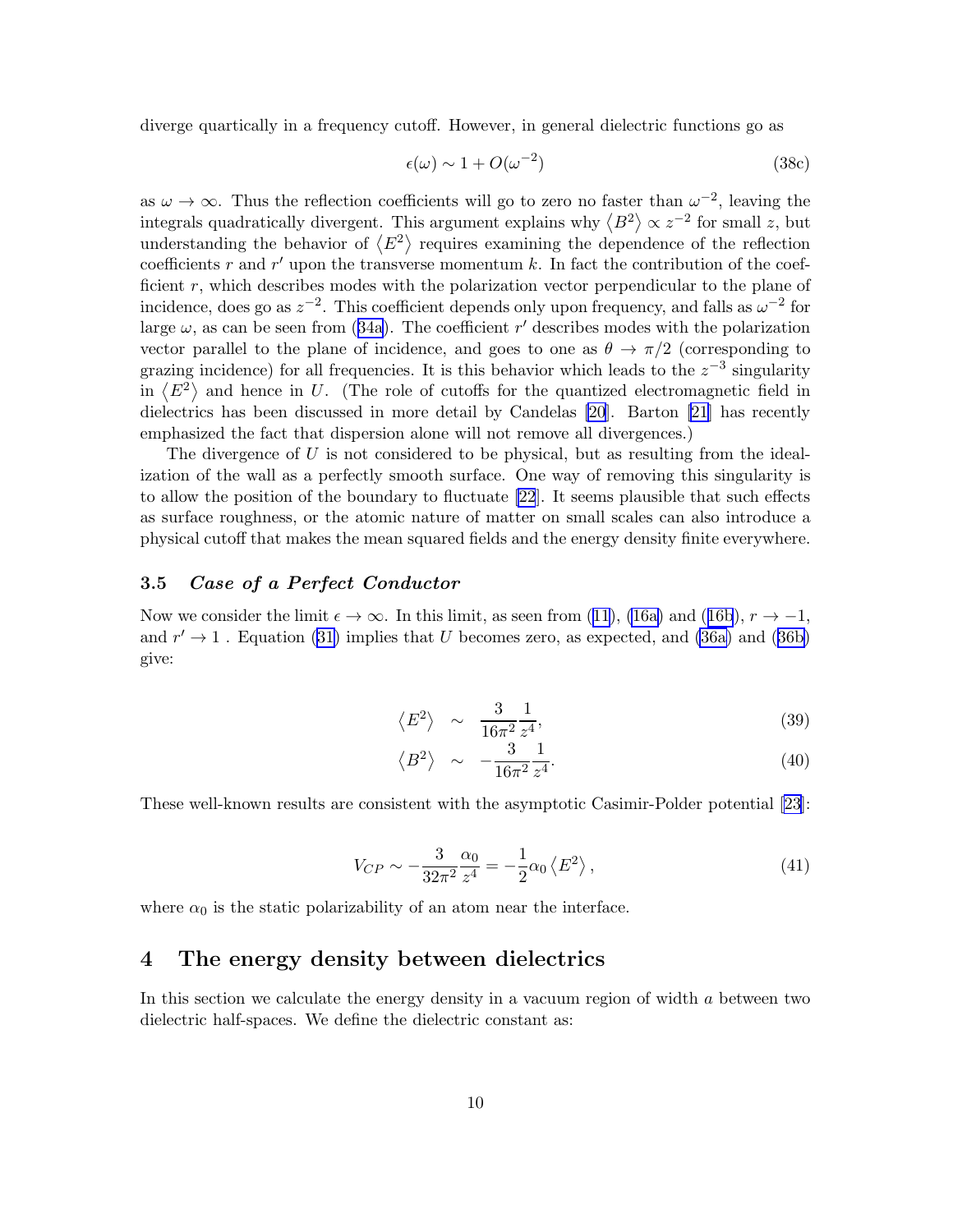$$
0 < z < a: \epsilon = 1,
$$
\n
$$
z < 0 \text{ and } z > a: \epsilon = \epsilon_d.
$$
\n
$$
(42)
$$

<span id="page-10-0"></span>In the vacuum region,  $g^E$  occurring in [\(12a](#page-3-0)) has the form

$$
g^{E} = -\frac{1}{2\kappa_{0}} \left\{ \frac{\exp(-\kappa_{0} | z - z' |) + r^{2} \exp(-2\kappa_{0} a) \exp(\kappa_{0} | z - z' |)}{r^{2} \exp(-2\kappa_{0} a) - 1} + \frac{r [\exp(-\kappa_{0} (z + z')) + \exp(-2\kappa_{0} a) \exp(\kappa(z + z'))]}{r^{2} \exp(-2\kappa_{0} a) - 1} \right\},
$$
\n(43)

and  $g^B$  has the same form as  $g^E$ , with r and r' interchanged, where r and r' are defined in [\(16a\)](#page-4-0) and [\(16b\)](#page-4-0). We can now calculate the electric and magnetic fields in this region.

#### 4.1 The Electric Field

The first and the second term on the right hand side of([21](#page-5-0)) for the present case, in the limit  $z \to z'$ , are

$$
\omega^2 g^E = \frac{\omega^2}{2\kappa} \frac{1 + r^2 e^{-2\kappa a}}{1 - r^2 e^{-2\kappa a}} + \frac{\omega^2}{2\kappa} \frac{r(e^{-2\kappa z} + e^{-2\kappa a} e^{2\kappa z})}{1 - r^2 e^{-2\kappa a}} \tag{44}
$$

$$
(k^2 + \nabla_z \nabla_{z'})g^B = \frac{\omega^2}{2\kappa} \frac{1 + r'^2 e^{-2\kappa a}}{1 - r'^2 e^{-2\kappa a}} + \frac{k^2 + \kappa^2}{2\kappa} \frac{r'(e^{-2\kappa z} + e^{-2\kappa a}e^{2\kappa z})}{1 - r'^2 e^{-2\kappa a}},
$$
(45)

so that  $\Gamma_{kk}$  becomes

$$
\Gamma_{kk} = \frac{\omega^2}{\kappa} + \frac{\omega^2}{\kappa} \left( \frac{r^2}{e^{2\kappa a} - r^2} + \frac{r'^2}{e^{2\kappa a} - r'^2} \right) + \n+ \frac{1}{\kappa} \left[ \omega^2 \frac{r}{1 - r^2 e^{-2\kappa a}} + (2k^2 - \omega^2) \frac{r'}{1 - r'^2 e^{-2\kappa a}} \right] e^{-\kappa a} \cosh\left[\kappa(2z - a)\right].
$$
\n(46)

We again drop the first term on the right hand side of the above expression. After introducing polar coordinates and using [\(11](#page-3-0)) and (46),([18\)](#page-5-0) we find

$$
\langle E^2 \rangle = \frac{1}{2\pi^2} \int_0^\infty du \, u^3 \int_0^{\frac{\pi}{2}} d\theta \, \sin(\theta) \left\{ \cos^2(\theta) \left( \frac{r^2}{r^2 - e^{2ua}} + \frac{r'^2}{r'^2 - e^{2ua}} \right) + \right. \\ \left. + \left[ -\cos^2(\theta) \frac{r}{1 - r^2 e^{-2ua}} + (1 + \sin^2(\theta)) \frac{r'}{1 - r'^2 e^{-2ua}} \right] e^{-ua} \cosh[u(2z - a)] \right\} \,, \tag{47}
$$

or with  $(\cos(\theta) \rightarrow t)$ 

$$
\langle E^2 \rangle = \frac{1}{2\pi^2} \int_0^\infty du \, u^3 \int_0^1 dt \left\{ t^2 \left( \frac{r^2}{r^2 - e^{2ua}} + \frac{r'^2}{r'^2 - e^{2ua}} \right) + \left[ -t^2 \frac{r}{1 - r^2 e^{-2ua}} + (2 - t^2) \frac{r'}{1 - r'^2 e^{-2ua}} \right] e^{-ua} \cosh\left[ u \left( 2z - a \right) \right] \right\}.
$$
 (48)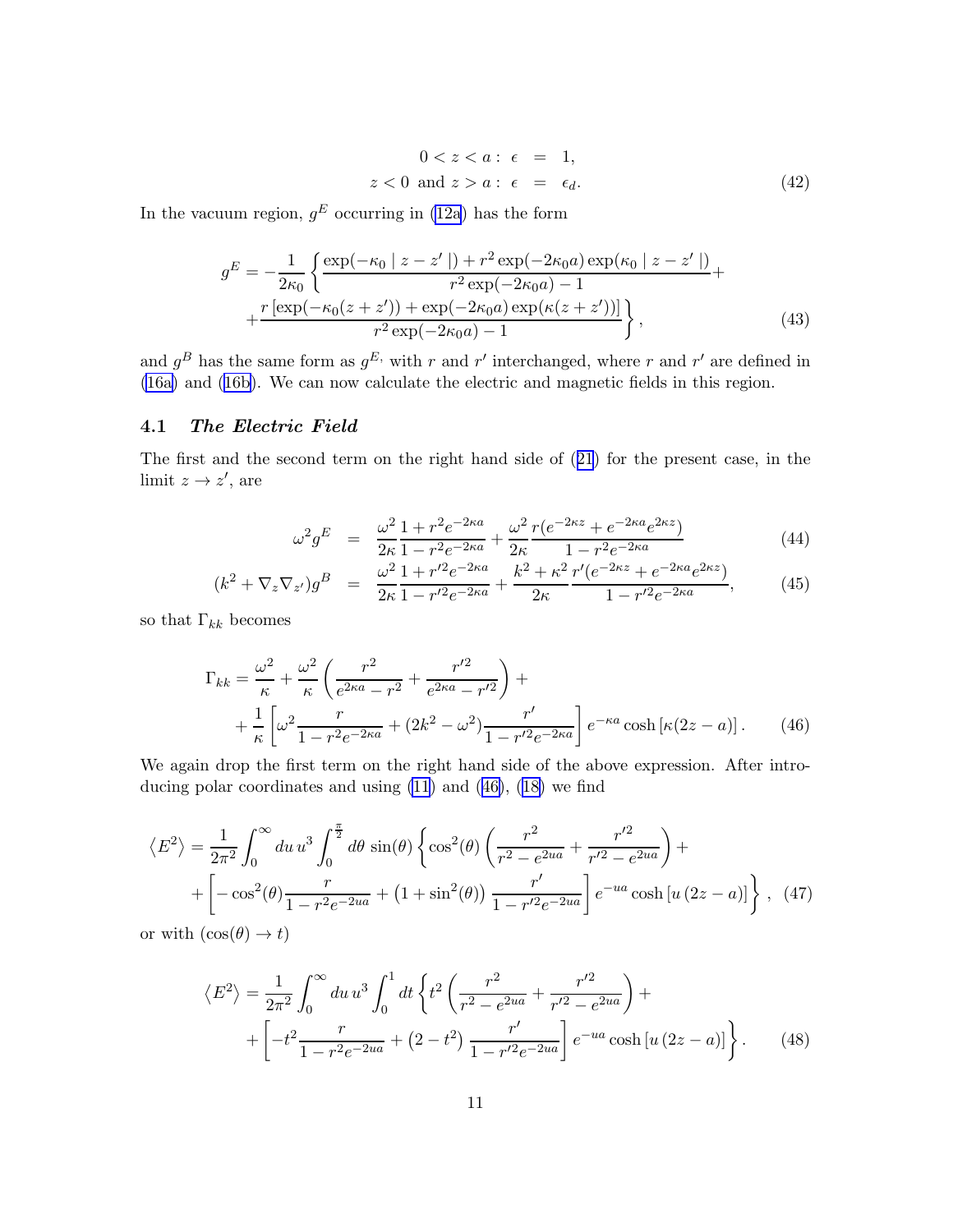<span id="page-11-0"></span>

Figure 2:

The expectation values of the squared electric and magnetic fields, as well as the energy density in the vacuum region, are illustrated for  $\omega_p a = 200$ .

#### 4.2 The Magnetic Field

In the same way, [\(28](#page-6-0)) leads to

$$
\langle B^2 \rangle = \frac{1}{2\pi^2} \int_0^\infty du \, u^3 \int_0^1 dt \left\{ t^2 \left( \frac{r^2}{r^2 - e^{2ua}} + \frac{r'^2}{r'^2 - e^{2ua}} \right) + \right. \\
\left. + \left[ \left( 2 - t^2 \right) \frac{r}{1 - r^2 e^{-2ua}} - t^2 \frac{r'}{1 - r'^2 e^{-2ua}} \right] e^{-ua} \cosh\left[ u \left( 2z - a \right) \right] \right\}.
$$
\n(49)

This expression differs from the one for  $\langle E^2 \rangle$  only in the z- dependent term with  $r \leftrightarrow r'$ . A plot of  $\langle E^2 \rangle$ ,  $\langle B^2 \rangle$  and U is shown in Figure 2 for  $\omega_p a = 200$ . It can be seen in this figure that significant, but not complete cancellation occurs between  $\langle E^2 \rangle$  and  $\langle B^2 \rangle$ .

#### 4.3 The Energy Density

Now using([30\)](#page-7-0),([48](#page-10-0)), and (49), the energy density in the vacuum region can be calculated as

$$
U = \frac{1}{2\pi^2} \int_0^\infty du \, u^3 \int_0^1 dt \left\{ t^2 \left( \frac{r^2}{r^2 - e^{2ua}} + \frac{r'^2}{r'^2 - e^{2ua}} \right) + \right. \\
\left. + (1 - t^2) \left[ \frac{r}{1 - r^2 e^{-2ua}} + \frac{r'}{1 - r'^2 e^{-2ua}} \right] e^{-ua} \cosh\left[u\left(2z - a\right)\right] \right\} \tag{50}
$$

By analyzing this expression we can make some conclusions about the sign of U. First we note that it is position dependent, and we also note that the first term is always negative and the second term is always positive. The overall sign of  $U$  depends on the choice of  $a$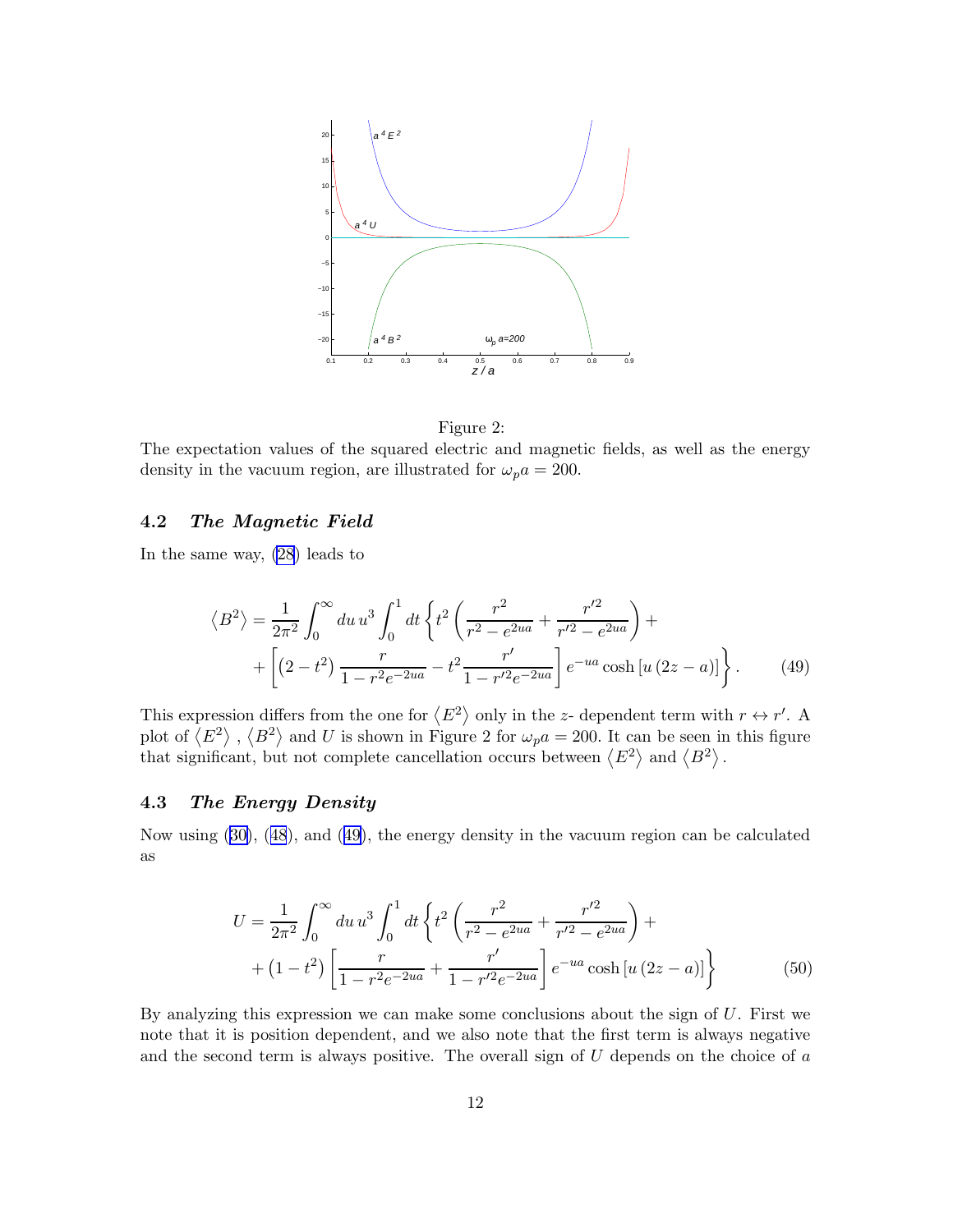

Figure 3:

The energy density in the vacuum region between two dielectric half-spaces is illustrated for three values of the parameter  $\omega_p a$ . The dashed horizontal line is the energy density for the perfectly conducting limit, (52).

and  $\omega_p$ . As  $\omega_p a$  grows, U at the midpoint decreases, becoming negative for  $\omega_p a \approx 100$ , as seen in Figure 3 and Figure 4.

In Figure 4 we see how the energy density at the center of the vacuum region changes as the product  $\omega_p a$  increases. It can be seen both in Figure 3 and Figure 4 that U approaches the value given in (52) as  $\omega_p a$  becomes large. The separation at which U becomes negative at the center is

$$
a > a_c = \frac{99}{\omega_p} = 1.3 \mu \text{m} \left( \frac{14.8 e \text{V}}{\omega_p} \right),\tag{51}
$$

where  $14.8eV$  is the plasma frequency of aluminum.

#### 4.4 A Perfect Conductor Case

In the limit  $\omega_p \to \infty$ ,  $r \to -1$  and  $r' \to 1$ . Then only the first (z-independent) term survives in [\(50\)](#page-11-0), and we get the familiar result[[8](#page-15-0)]:

$$
U = -\frac{\pi^2}{720a^4}.\tag{52}
$$

It is also interesting to examine the expressions for  $\langle E^2 \rangle$  and  $\langle B^2 \rangle$  in this limit. After performing the  $t$  integration,  $(48)$  can be written as

$$
\langle E^2 \rangle = \frac{1}{2\pi^2} \int_0^\infty du \, u^3 \left[ \frac{2}{3} \frac{1}{1 - e^{2ua}} + \left( \frac{e^{-2u(a-z)}}{1 - e^{-2ua}} + \frac{e^{-2uz}}{1 - e^{-2ua}} \right) \right],\tag{53}
$$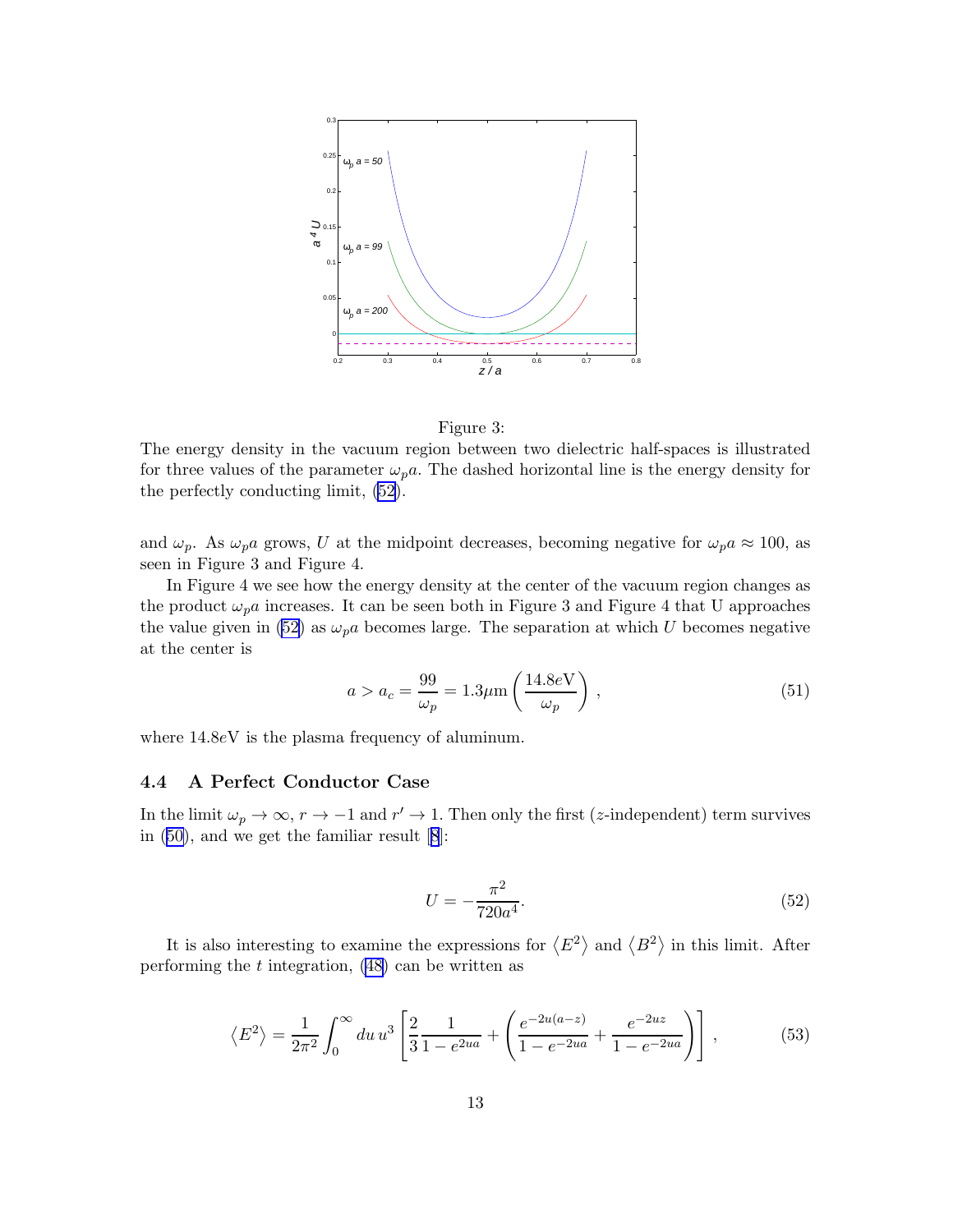

Figure 4:

The graph represents the energy density at the center of the gap between the two dielectric half-spaces as a function of  $\omega_p a$ . As seen from the graph, the energy density at center becomes negative when  $\omega_p a \approx 99$  or larger. Again the dashed line is the perfectly conducting limit.

and after performing the u integration as

$$
\langle E^2 \rangle = -\frac{\pi^2}{720a^4} + \frac{1}{32\pi^2 a^4} \left[ \psi^{(3)}\left(\frac{z}{a}\right) + \psi^{(3)}\left(1 - \frac{z}{a}\right) \right]. \tag{54}
$$

Here  $\psi^{(3)} = \frac{d^4}{dz^4} \ln \Gamma(z)$  is the polygamma function of order three. It satisfies the reflection formula [\[24](#page-16-0)]

$$
\psi^{(3)}\left(\frac{z}{a}\right) + \psi^{(3)}\left(1 - \frac{z}{a}\right) = -\pi \frac{d^3}{d(\frac{z}{a})^3} \cot\left(\pi \frac{z}{a}\right). \tag{55}
$$

This yields

$$
\left\langle E^{2} \right\rangle = -\frac{\pi^{2}}{720a^{4}} + \frac{\pi^{2}}{16a^{4}} \frac{1 + 2\cos^{2}(\pi \frac{z}{a})}{\sin^{4}(\pi \frac{z}{a})}.
$$
\n(56)

In the same way, one finds

$$
\langle B^2 \rangle = -\frac{\pi^2}{720a^4} - \frac{\pi^2}{16a^4} \frac{1 + 2\cos^2(\pi \frac{z}{a})}{\sin^4(\pi \frac{z}{a})}.
$$
 (57)

These results are in agreement with those given by previous authors[[25, 26](#page-16-0)].

#### 4.5 Energy density near the Boundary

To see how U grows near the interface we note that for small  $z$  (large  $u$ ), [\(50](#page-11-0)) becomes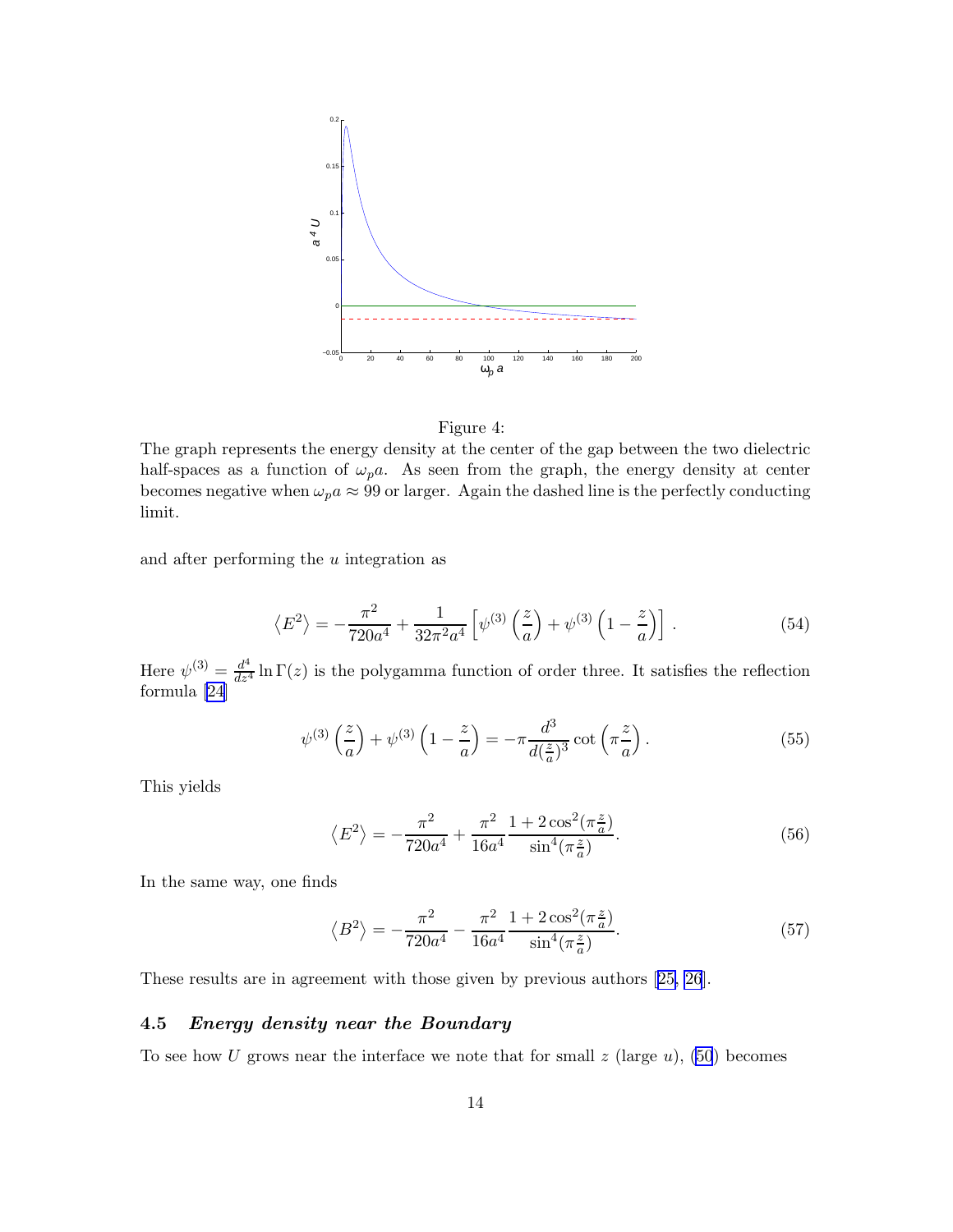$$
U \approx \frac{1}{4\pi^2} \int_0^\infty du \, u^3 \int_0^1 dt \, (1 - t^2) \left( r + r' \right) e^{-2uz},\tag{58}
$$

<span id="page-14-0"></span>soit reduces to ([35\)](#page-7-0), the solution for one interface case. In the  $z \to 0$  limit, this expression reducesto ([37\)](#page-8-0). By the same reasoning, the expressions for  $\langle E^2 \rangle$  and  $\langle B^2 \rangle$ , [\(48](#page-10-0)) and ([49\)](#page-11-0) reduce to  $(36a)$  and  $(36b)$ , respectively, in the small z limit.

### 5 Conclusion

In this paper we have examined the mean squared fields and the energy density in the region between a pair of half-spaces filled with dispersive media. We found that these quantities diverge at the boundaries of the media, despite the inclusion of dispersion in the calculation. This divergence indicates a breakdown of a continuum description in which the dielectric function changes discontinuously at the boundary. It also shows that there is a positive self-energy density in the region outside of a single plate. Nonetheless, we have also found that it is possible for the net energy density in the region between the plates to be negative, depending upon the plate separation and the plasma frequency of the material involved. The existence of an attractive Casimir force is not an indicator of whether the energy density at the center of the plates is actually negative or not.

We have found that the energy density at the center becomes negative when  $\omega_p a >$ 100. Thus for fixed plasma frequency  $\omega_p$ , the energy density always becomes negative for sufficiently large separation  $a$ . Of course, in this limit the magnitude of the energy density is also becoming small. Similarly, for fixed  $a$ , the energy density becomes negative for sufficiently large  $\omega_p$ . In the limit that  $\omega_p \to \infty$  our results approach the constant negative energy density of the perfectly conducting plates. It should not come as a surprise that there is a regime of negative energy density. The calculation assuming perfect conductivity does have a region of validity so long as  $\omega_p$  is large and one is not too close to one plate. Qualitatively similar behavior has recently been found for the vacuum energy density near a domain wall[[27\]](#page-16-0).

In this paper, we assumed a particular form for the dielectric function,([33\)](#page-7-0), given by the collisionless Drude model. This is a good model for many metals especially alkali metals, and is the generic form for the dielectric function of all materials at high frequencies. Thus taking a different form for  $\epsilon_d$  would change the details of our results, especially far from an interface, but should lead to the same limiting forms near an interface. We have also assumed zero temperature throughout this paper. For systems at room temperature, this should be a good approximation when the separations are of the order of a few micrometers. More generally, one can ignore thermal effects at distances small compared to  $1/(kT)$ .

Contrary to the view expressed by Lamoreaux [\[11](#page-15-0)], the appearance of negative energy density in a quantum field theory is very natural. One can easily find quantum states of the free quantized electromagnetic field in empty space which have local negative energy densities. A squeezed vacuum state is an example [\[28](#page-16-0), [29\]](#page-16-0). The energy density of a quantized field has to be defined as a difference between that in empty Minkowski spacetime, and that in a given state and is no longer positive definite, as it was for a classical field. Apart from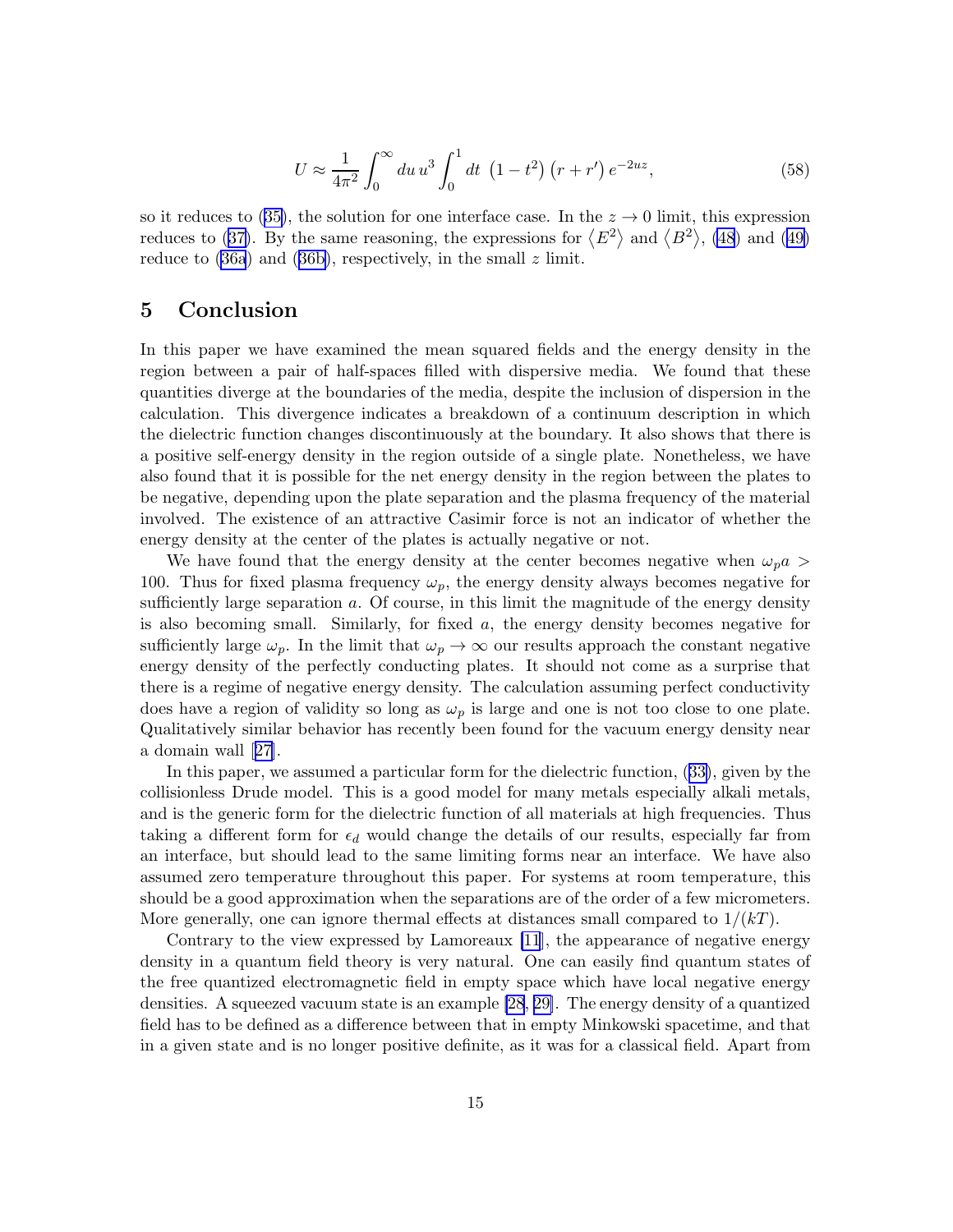<span id="page-15-0"></span>coupling to gravity, which produces extremely small effects, no clear way has been found to directly observe the local energy density. In certain limits, the negative energy density in a squeezed vacuum state has been shown theoretically[[29\]](#page-16-0) to produce an effect on the magnetic moment of a spin system. Whether this effect could ever be observed, and whether negative Casimir energy density can produce similar effects is unknown.

Acknowledgement: We would like to thank J.-T. Hsiang for valuable discussions. This work was supported in part by the National Science Foundation under Grant PHY-9800965.

### References

- [1] H. B. G. Casimir, Proc. Kon. Ned. Akad. Wet. 51, 793 (1948).
- [2] M.Y. Sparnaay, Physica 24, 751 (1958).
- [3] S.K. Lamoreaux, Phys. Rev. Lett. 78, 5 (1997); erratum in Phys. Rev. Lett. 81, 5475 (1998).
- [4] U. Mohideen and A. Roy, Phys. Rev. Lett. 81, 4549 (1998).
- [5] A. Roy, C.Y. Lin and U. Mohideen, Phys. Rev. D 60, 111101 (1999).
- [6] H.B. Chan, V. A. Aksyuk, R. N. Kleiman, D. J. Bishop and Federico Capasso et al., Science **291**, 1941 (2001).
- [7] G. Bressi, G. Carugno, R. Onofrio and G. Russo, Phys. Rev. Lett. 88, 041804-1 (2002).
- [8] L. S. Brown, G. J. Maclay, Phys. Rev. 184, 1272 (1969).
- [9] L.H. Ford and T.A. Roman, Phys. Rev. D 64, 024023 (2001).
- [10] A. D. Helfer and A. S. Lang, J. Phys. A: Math. Gen. 32, 1937 (1999).
- [11] S. K. Lamoreaux, Am. J. Phys. **67**, 850 (1999).
- [12] E.M. Lifshitz, Zh. Eksp. Teor. Fiz. 29, 94 (1954) [Sov. Phys. JETP 2, 73 (1956)].
- [13] J. Schwinger, L. L. DeRaad, and K. A. Milton, Ann. Phys. (N.Y.) 115, 1 (1978).
- [14] J. Schwinger, Particles, Sources, and Fields Vols. I, II, (Addison-Wesley, Reading, Mass. 1970, 1973).
- [15] P.W. Milonni and M.-L. Shih, Phys. Rev. A 45, 4241 (1992).
- [16] B. Huttner and S.M. Barnett, Phys. Rev. A 46, 4306 (1992).
- [17] T. Gruner and D.-G. Welsch, Phys. Rev. A 51, 3246 (1995); 53, 1818 (1996).
- [18] R. Matloob, Phys. Rev. A **60**, 50 (1999).